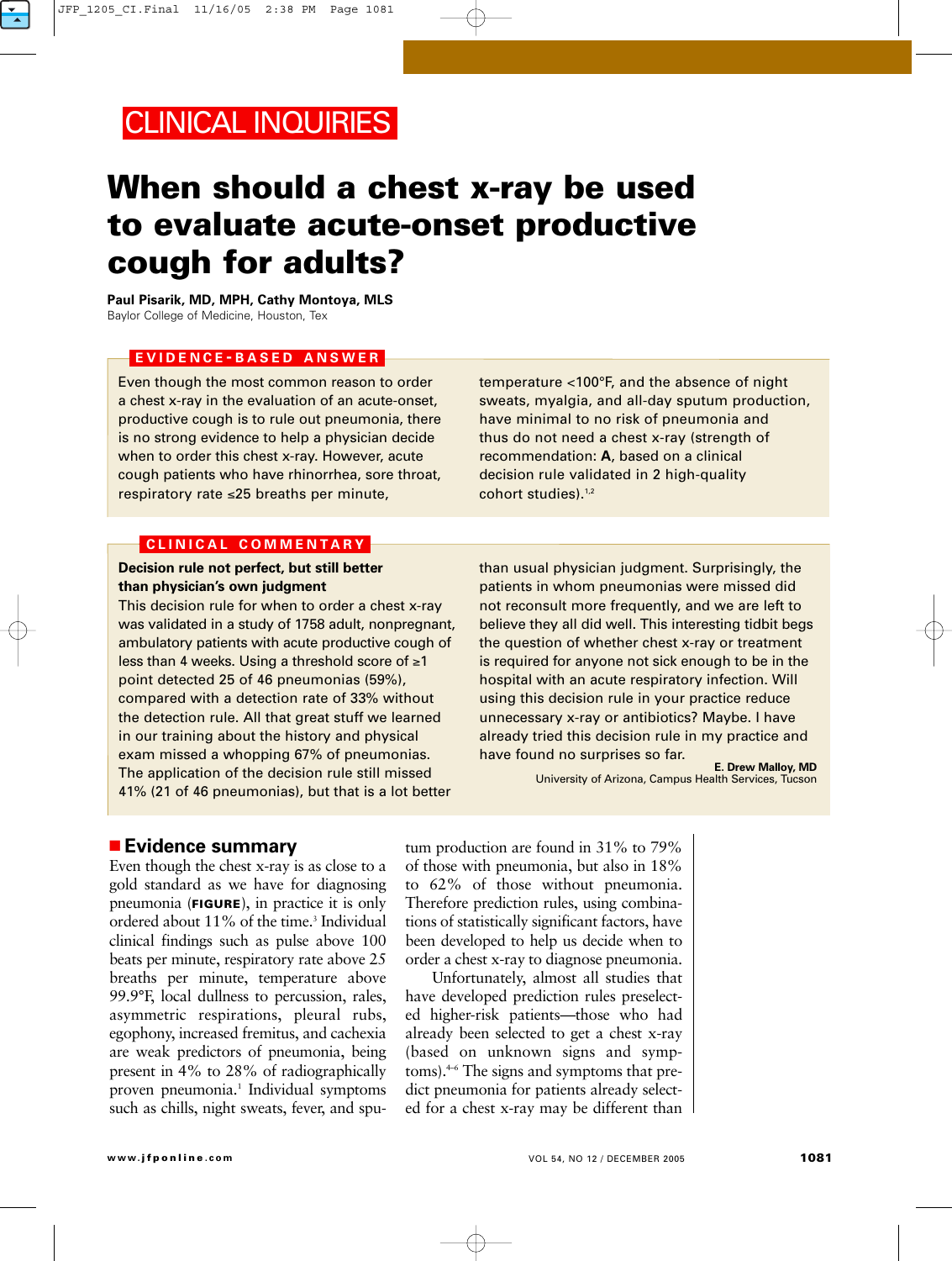## CLINICAL INQUIRIES



**Clinical decision rules detected 59% of pneumonias, vs just 33% with physician judgment.**

### **TABLE 1**

**Signs and symptoms significant for pneumonia**

| <b>FACTOR</b>                                              | <b>SCORE</b>             |  |  |
|------------------------------------------------------------|--------------------------|--|--|
| <b>Rhinorrhea</b>                                          | $-2$                     |  |  |
| Sore throat                                                | $-1$                     |  |  |
| <b>Night sweats</b>                                        | 1                        |  |  |
| <b>Myalgias</b>                                            | $\mathbf{1}$             |  |  |
| All-day sputum production                                  | 1                        |  |  |
| Respiratory rate >25/min                                   | $\mathcal{P}$            |  |  |
| Temperature $\geq 100^\circ$ F                             | $\overline{\phantom{a}}$ |  |  |
| Adapted from Diehr et al, J Chronic Dis 1984. <sup>1</sup> |                          |  |  |

for unselected patients. These studies also assume that physician judgment in ordering a chest x-ray is 100% sensitive and thus that all patients with pneumonia have been correctly identified.

Only 2 studies have done chest x-rays on all nonpregnant adults with a first visit for a cough of less than 4 weeks duration and no other exclusion criteria.1,7 Physicians indicated that they would have wanted to order chest x-rays in 12% to 15% of those

patients (similar to national statistics), but they would have detected only one third of all the pneumonias. One of these studies looked at signs and symptoms and did a stepwise discriminant analysis with those factors that were significant for pneumonia and then assigned point values to them (**TABLE 1 AND 2**).1 By limiting chest x-rays to those patients with a clinical score of 1 or greater, 13% of patients would have a chest x-ray with 59% of pneumonias detected almost twice as many as detected without the prediction rule.

One problem with the application of prediction rules is that they are always associated with missed pneumonias. Not much is known about the pneumonias that would be missed by applying the prediction rule or, for that matter, those that are missed using physician judgment. In the above study, before seeing the results of the x-rays, only 50% of the pneumonia patients would have been prescribed antibiotics. In another study where patients with lower respiratory tract infection all received radiographs but the treating physicians did not see the x-ray results, only half of the patients with radiographic changes consistent with pneumonia were given antibiotics.<sup>8</sup> Surprisingly, those patients with infection changes on chest x-ray were no more likely to reconsult than those without those changes, implying that a certain percentage of outpatient pneumonias are self-limiting.7

### **Recommendations from others**

The Infectious Disease Society of America, the American Thoracic Society, the Canadian Infectious Disease Society and the Canadian Thoracic Society, and the Centers for Disease Control and Prevention all recommend a chest x-ray for patients for whom signs and symptoms suggest a pneumonia, but they do not give any guidance as to which signs and symptoms are significant.<sup>9-12</sup> The British Thoracic Society does not recommend radiography for patients with suspected pneumonia among outpatients.<sup>13</sup> The European Respiratory Society only recommends a chest x-ray for those patients with

### **FAST** TRACK

**Patients with infection changes on x-ray did not reconsult more than those without, implying at least some outpatient pneumonias are self-limiting**